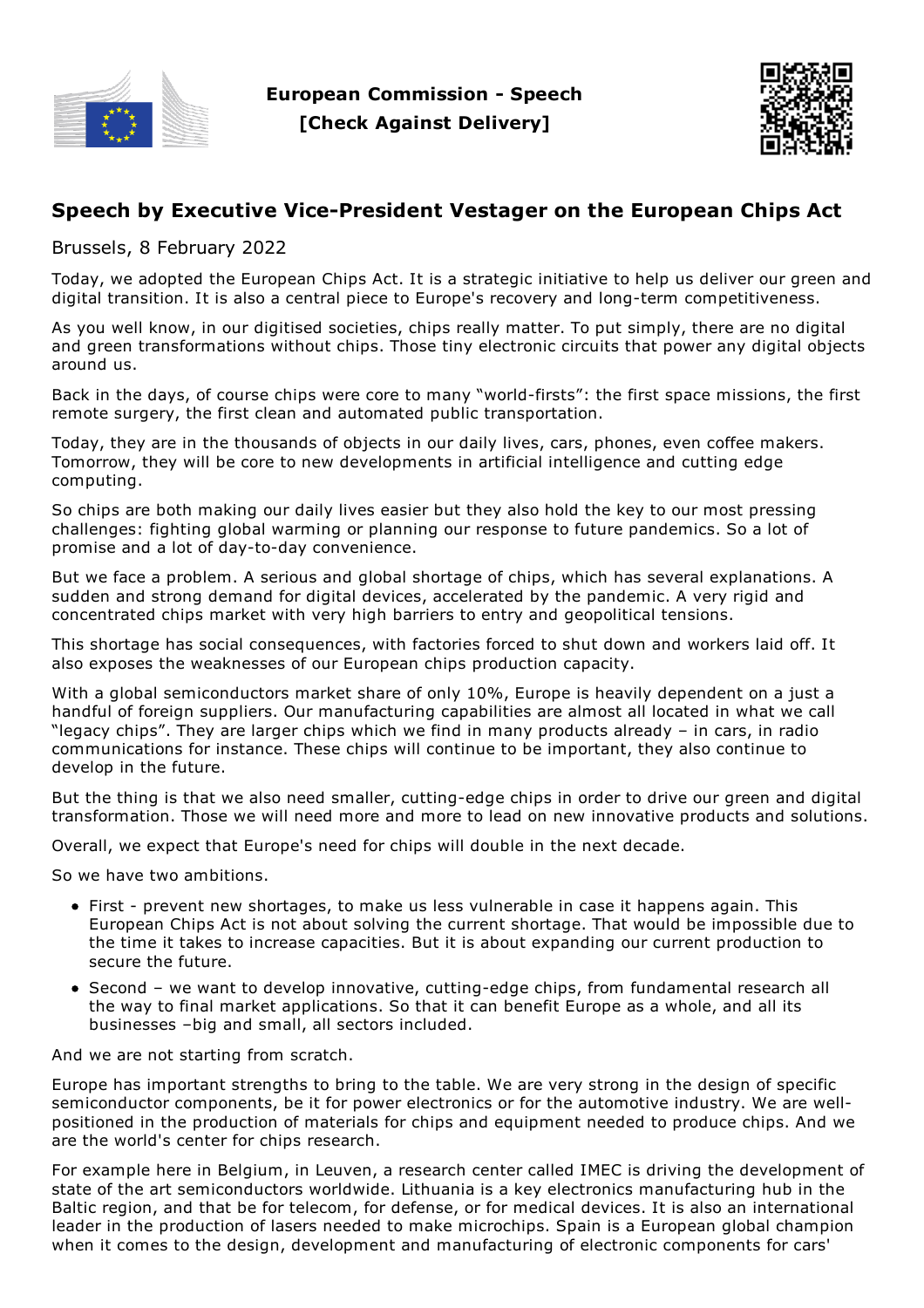passive keyless entry, with more than 60% of the global market share. But with all this strength we are still lagging behind when it comes to cutting-edge.

So there are five things to do to change it.

- First things first make our strengths stronger. Secure the leadership that we have when it comes to research, build next-generation facilities and deliver chips across our industry.
- Second bring this research to life. Bridge the gap between the research and manufacturing, so that we can have pilot lines, prototyping facilities and testing facilities to close this gap between the laboratory and the production facility.
- Third for this to happen, we need the right skills. A workforce of qualified engineers. We need to attract more people to the sector, attract new talents and of course make sure that they have the skills they need.
- Four we need to produce more chips. Both the "legacy chips" I have talked about and of course the new cutting-edge, energy-efficient chips. But this is a thing that Europe cannot do alone.
- And this is why last but not least we must develop an in-depth understanding of our international role and build our international relationship with like-minded partners.

And this has been tried before. So what is new this time? Well what is new is that we have some specific resorts on ground to build from:

- We have current and upcoming Important Projects of Common European Interest,
- We have existing investment through the Horizon Europe programme, including through the Joint Undertaking on Key Digital Technologies,
- And we have the Treaty Provision on State Aid to enable first of a kind production facilities.

Starting with IPCEIs - Important Project of Common European Interest we already have one. And that first project brings together companies, research centers and Member States. For every one euro of public support that was invested, private sector has invested three more. So that project is already a 2 billion euros of public money, helping spur 6.5 billion euros of private investment to materialize in the project that is already producing results.

We have a second IPCEI in the pipeline, expected to involve over 100 participants from about 20 Member States. It will focus on chips innovation in areas such as AI processors, edge computing, or electric mobility.

In addition,- we will transform our current Joint Undertaking on Key Digital Technologies into a new 'Chips Joint Undertaking'. And that will enable us both to leverage more investments but also to invest in pilot lines, in the design platform and in the competence centers to enable the workforce to emerge.

This should help everyone, especially SMEs. But there is one thing, and I will end with that.

It deserves a bespoke approach. And that is the funding of those "first-of-a-kind" facilities. They require large investments that private investors cannot fund on their own. It can be as regards the scale of chips – so even smaller than we know them - or other factors such as their environmental footprint. To provide the open facility so that new designers in Europe can have their new design chips produced.

Such facilities would not exist in Europe, if we do not do something. It is important for long-term European security of supply and competitiveness. And this means that it may be justified to cover up to 100% of a proven funding gap with public resources.

This does not require new rules, or changed rules or bended rules. This require us to assess projects directly on the Treaty. To check that all conditions are met to avoid any competition distortions. Also because we want to avoid a subsidy race in Europe and beyond.

- First, it needs to be "first of its kind".
- Second, the aid needs to be targeted and proportionate. Only what is needed, and nothing more.
- And third, the projects will need to benefit Europe as a whole, because this a European Chips strategy, it is for Europe as a whole, without discrimination.

And as said, Europe cannot solve this alone. That is why we must work with trusted partners to build a diverse and resilient supply chains, to avoid single points of failure, and to help each other on a rainy day. We aim for reciprocal openness in our respective efforts. We are already discussing chips